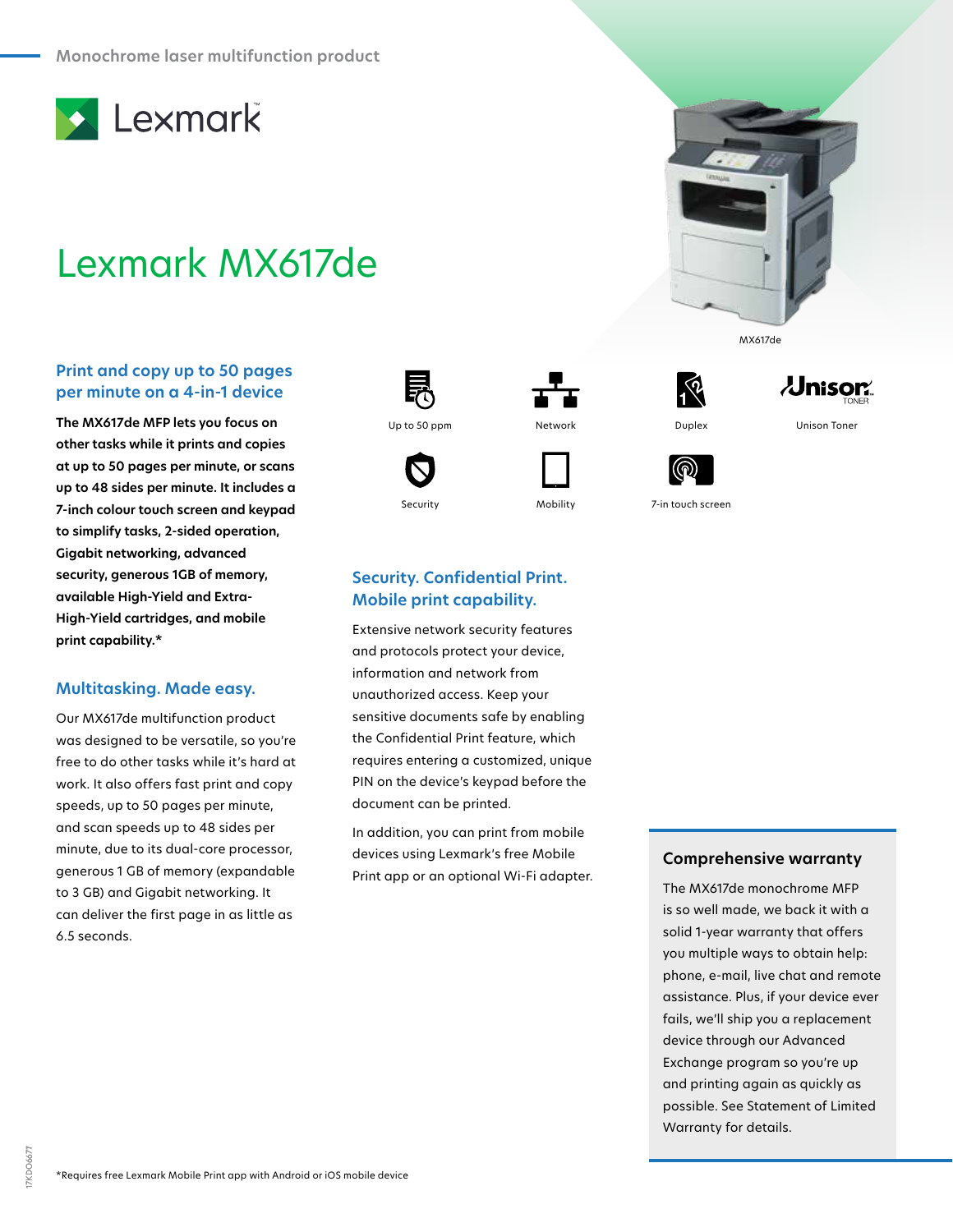## **Extra-High-Yield cartridges produce up to 20,000 pages**

Available Extra-High-Yield cartridges for the MX617de can produce up to 20,000 pages and never require shaking, which minimizes both cost per page and work interruptions. The Lexmark print system and Unison™ Toner ensure consistent print quality throughout the life of the cartridge to prevent wasted prints.

#### **User-friendly**

The MX617de is simple to install, easy to use and offers built-in Gigabit connectivity and full compatibility with nearly every operating system and network, so you'll be up and running in minutes. It's built to last, so you'll easily be able to print up to 15,000 pages per month, thanks to our state-of-the-art paper handling technology.

The 7-inch colour touch screen is customizable, and includes quick access to copy, fax and scan functions, as well as to pre-installed apps, such as Forms and Favourites, which lets you save frequently used documents and print them from the touch screen.

Lexmark's Mobile Print app for iOS and Android devices provides a simple and consistent user experience for printing from mobile devices. It features simple printer discovery and mobile print and scan.

A front USB port lets you print directly from a flash drive. An available hard disk boosts device storage capacity and available inline stapler simplifies document production.

#### **Eco-friendly**

Built-in two-sided printing reduces paper use. The instant warm-up fuser saves energy and delivers the first printed page as fast as 6.5seconds. Select an energy-saving mode (Quiet, Hibernate or Eco) to automatically minimize noise and energy consumption.

Through LCCP, the Lexmark Cartridge Collection Program, Lexmark offers a free and easy way for you to return your empty cartridges for sustainable recycling or remanufacturing.



 $\blacklozenge$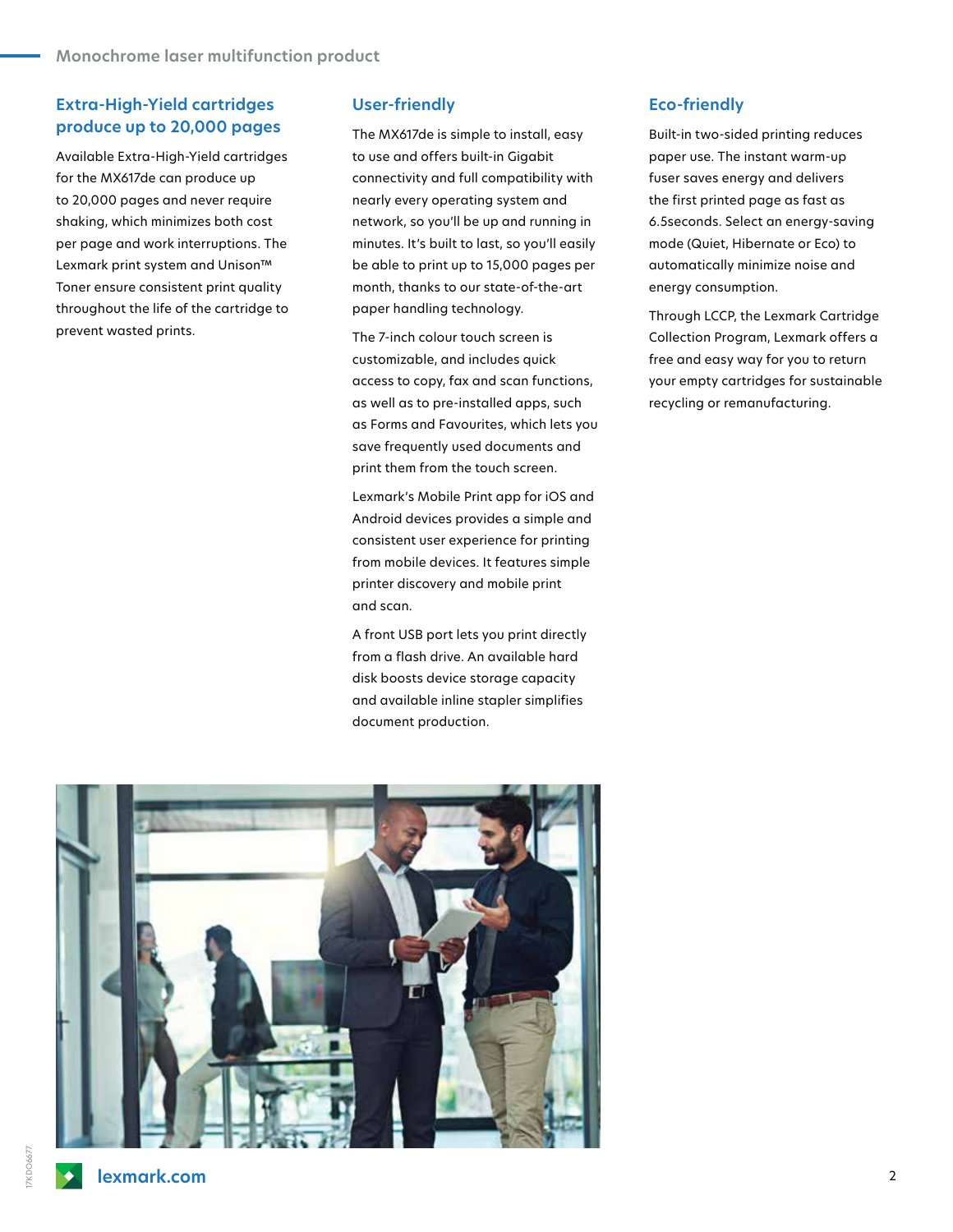| <b>Product specifications</b>                        | Lexmark MX617de                                                                                                                                                                                                                         |
|------------------------------------------------------|-----------------------------------------------------------------------------------------------------------------------------------------------------------------------------------------------------------------------------------------|
| Printing                                             |                                                                                                                                                                                                                                         |
| Display                                              | Lexmark e-Task 7-inch (17.8 cm) colour touch screen                                                                                                                                                                                     |
| Print Speed: Up to <sup>5</sup>                      | Black: 50 ppm                                                                                                                                                                                                                           |
| Time to First Page: As fast as                       | Black: 6.5 seconds                                                                                                                                                                                                                      |
| <b>Print Resolution</b>                              | Black: 1200 Image Quality, 1200 x 1200 dpi, 2400 Image Quality, 600 x 600 dpi                                                                                                                                                           |
| Memory / Processor                                   | Standard: 1024 MB / Maximum: 3072 MB / Dual Core, 800 MHz                                                                                                                                                                               |
| <b>Hard Disk</b>                                     | Option available                                                                                                                                                                                                                        |
| Recommended Monthly Page Volume <sup>2</sup>         | 2000 - 15000 pages                                                                                                                                                                                                                      |
| Maximum Monthly Duty Cycle: Up to3                   | 175000 pages per month                                                                                                                                                                                                                  |
| Copying                                              |                                                                                                                                                                                                                                         |
| Copy Speed: Up to <sup>5</sup>                       | Black: 50 cpm                                                                                                                                                                                                                           |
| Time to First Copy: as fast as                       | Black: 6.5 seconds                                                                                                                                                                                                                      |
| Scanning                                             |                                                                                                                                                                                                                                         |
| Scanner Type / ADF Scan                              | Flatbed scanner with ADF / RADF (reversing Duplex)                                                                                                                                                                                      |
| A4/Ltr Duplex Scan Speed: Up to                      | Black: 20 / 21 sides per minute / Colour: 13 / 14 sides per minute                                                                                                                                                                      |
| A4/Ltr Simplex Scan Speed: Up to                     | Black: 45 / 48 sides per minute / Colour: 30 / 32 sides per minute                                                                                                                                                                      |
| Faxing                                               |                                                                                                                                                                                                                                         |
| Modem Speed                                          | ITU T.30, V.34 Half-Duplex, 33.6 Kbps                                                                                                                                                                                                   |
| Supplies <sup>7</sup>                                |                                                                                                                                                                                                                                         |
| Laser Cartridge Yields (up to) <sup>1</sup>          | 2,500-page Cartridge, 8,500-page High Yield Cartridge, 20,000-page Extra High Yield Cartridge                                                                                                                                           |
| Imaging Unit Estimated Yield: Up to <sup>6</sup>     | 60000 pages, based on 3 average letter/A4-size pages per print job and $\sim$ 5% coverage                                                                                                                                               |
| Cartridge(s) Shipping with Product <sup>1</sup>      | 7,500-page Starter Return Program Toner Cartridge                                                                                                                                                                                       |
| <b>Paper Handling</b>                                |                                                                                                                                                                                                                                         |
| Included Paper Handling                              | 550-Sheet Input, 100-Sheet Multipurpose Feeder, Integrated Duplex, 250-Sheet Output Bin                                                                                                                                                 |
| <b>Optional Paper Handling</b>                       | 250-Sheet Tray, 550-Sheet Tray, 550-Sheet Lockable Tray, Inline Stapler                                                                                                                                                                 |
| Paper Input Capacity: Up to                          | Standard: 650 pages 20 lb or 75 gsm bond / Maximum: 2300 pages 20 lb or 75 gsm bond                                                                                                                                                     |
| Paper Output Capacity: Up to                         | Standard: 250 pages 20 lb or 75 gsm bond / Maximum: 250 pages 20 lb or 75 gsm bond                                                                                                                                                      |
| Media Types Supported                                | Card Stock, Envelopes, Paper Labels, Plain Paper, Transparencies, Refer to the Card Stock & Label Guide.                                                                                                                                |
| Media Sizes Supported                                | 10 Envelope, 7 3/4 Envelope, 9 Envelope, A4, A5, DL Envelope, Executive, Folio, JIS-B5, Legal, Letter, Statement, Universal,<br>Oficio. A6                                                                                              |
| <b>General Information</b> <sup>4</sup>              |                                                                                                                                                                                                                                         |
| <b>Standard Ports</b>                                | One Internal Card Slot, USB 2.0 Specification Hi-Speed Certified (Type B), Gigabit Ethernet (10/100/1000), Front USB 2.0<br>Specification Hi-Speed Certified port (Type A), Rear USB 2.0 Specification Hi-Speed Certified port (Type A) |
| Optional Network Ports / Optional Local Ports        | Internal MarkNet N8350 802.11b/g/n Wireless / Internal RS-232C serial, Internal 1284-B Bidirectional Parallel                                                                                                                           |
| Noise Level: Operating                               | Print: 55 dBA / Copy: 56 dBA / Scan: 55 dBA                                                                                                                                                                                             |
| <b>Specified Operating Environment</b>               | Temperature: 16 to 32°C (60 to 90°F), Humidity: 8 to 80% Relative Humidity, Altitude: 0 - 2896 Meters (9,500 Feet)                                                                                                                      |
| Limited Warranty - See Statement of Limited Warranty | 1-Year Onsite Service, Next Business Day                                                                                                                                                                                                |
| Size (mm - H x W x D) / Weight                       | 561 x 489 x 479 mm / 23.6 kg                                                                                                                                                                                                            |

'Average standard page yield value declared in accordance with ISO/IEC 19752. <sup>2</sup>"Recommended Monthly Page Volume" is a range of pages that helps customers evaluate<br>Lexmark's product offerings based on the average number o